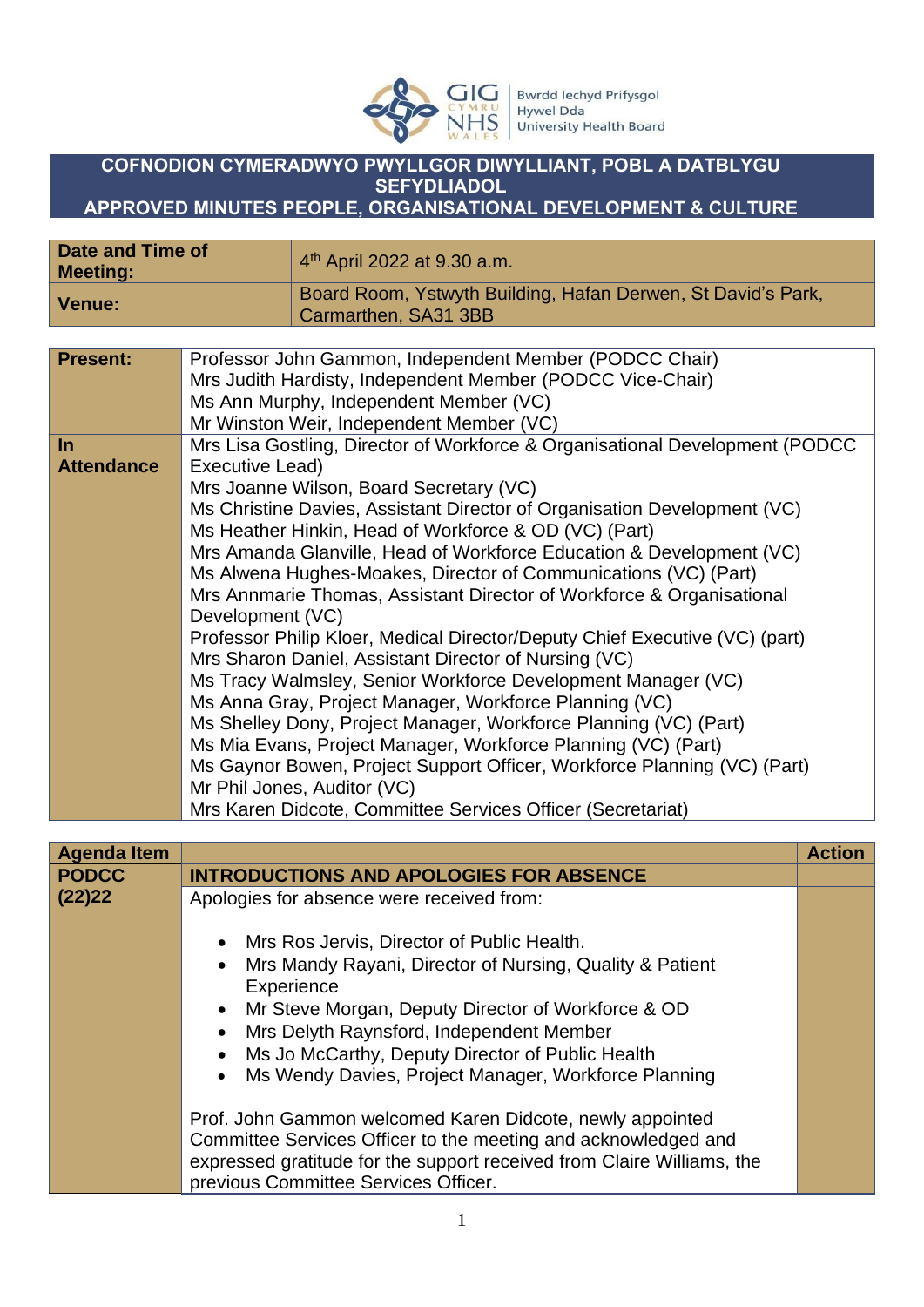| Prof Gammon noted:                                                                                                                                                                                                                                                                                                                                            |  |
|---------------------------------------------------------------------------------------------------------------------------------------------------------------------------------------------------------------------------------------------------------------------------------------------------------------------------------------------------------------|--|
| • Ms Tracy Walmsley, Ms Shelley Dony, Ms Mia Evans and Ms<br>Anna Gray will be joining the meeting to present the Workforce<br>Plan.<br>• Ms Heather Hinkin is in attendance on behalf of Mr Steve Morgan<br>Ms Alwena Hughes-Moakes will be providing an update on the<br>Welsh Language Strategy.                                                           |  |
| • Mr Phil Jones, Wales Audit, was welcomed to the meeting.<br>• Professor Phil Kloer and Mrs Jo Wilson have been delayed and<br>will join the meeting shortly.                                                                                                                                                                                                |  |
| Prof Gammon informed Members that Saturday 2 <sup>nd</sup> April 2022 marked<br>the start of the holy month of Ramadan, and on behalf of the Committee,<br>wished our Muslim colleagues a period of peace, joy and spiritual<br>reflection, and indeed for colleagues of all faiths to take this opportunity<br>for a period of contemplation and reflection. |  |

| <b>PODCC</b>           | <b>DECLARATIONS OF INTEREST</b>                                                                                                                                                                                                                                                                                                                                                                                                                                                                                                                                                                                                                                                                                                                                                                                                                                                                                                                                                                                                                                 |    |
|------------------------|-----------------------------------------------------------------------------------------------------------------------------------------------------------------------------------------------------------------------------------------------------------------------------------------------------------------------------------------------------------------------------------------------------------------------------------------------------------------------------------------------------------------------------------------------------------------------------------------------------------------------------------------------------------------------------------------------------------------------------------------------------------------------------------------------------------------------------------------------------------------------------------------------------------------------------------------------------------------------------------------------------------------------------------------------------------------|----|
| (22)23                 | No declarations of interest were made.                                                                                                                                                                                                                                                                                                                                                                                                                                                                                                                                                                                                                                                                                                                                                                                                                                                                                                                                                                                                                          |    |
| <b>PODCC</b><br>(22)24 | <b>MINUTES AND MATTERS ARISING FROM THE PREVIOUS</b><br><b>MEETING HELD ON 3RD FEBRUARY 2022</b>                                                                                                                                                                                                                                                                                                                                                                                                                                                                                                                                                                                                                                                                                                                                                                                                                                                                                                                                                                |    |
|                        | <b>RESOLVED</b> – that the minutes of the People, Organisational<br>Development & Culture Committee meeting held on 3rd February 2022<br>be APPROVED as an accurate record of proceedings.<br>Referring to page 2 of the minutes for the meeting held on 3 <sup>rd</sup> February<br>2022, PODCC (22)04, Table of Actions from the meeting held on 13 <sup>th</sup><br>December 2022 PODCC(21)50 Workforce Plan Update Position - To<br>provide further information to Mr Winston Weir with regards to the Year<br>1 cost reduction. It was noted in the previous minutes, that financial<br>information relating to the Year 1 cost reductions and financial<br>implications associated with the workplan, would be shared with Mr Weir<br>during February 2022. However, Mr Weir reported to Members that to<br>date no further information regarding the cost reduction had been<br>received and as such, this matter should be brought forward as an<br>outstanding action. The agreed date for this action to be resolved is 6 <sup>th</sup><br>June 2022. | LG |
| <b>PODCC</b>           | TABLE OF ACTIONS FROM THE PREVIOUS MEETING HELD ON 3RD                                                                                                                                                                                                                                                                                                                                                                                                                                                                                                                                                                                                                                                                                                                                                                                                                                                                                                                                                                                                          |    |

**FEBRUARY 2022**

**(22)25**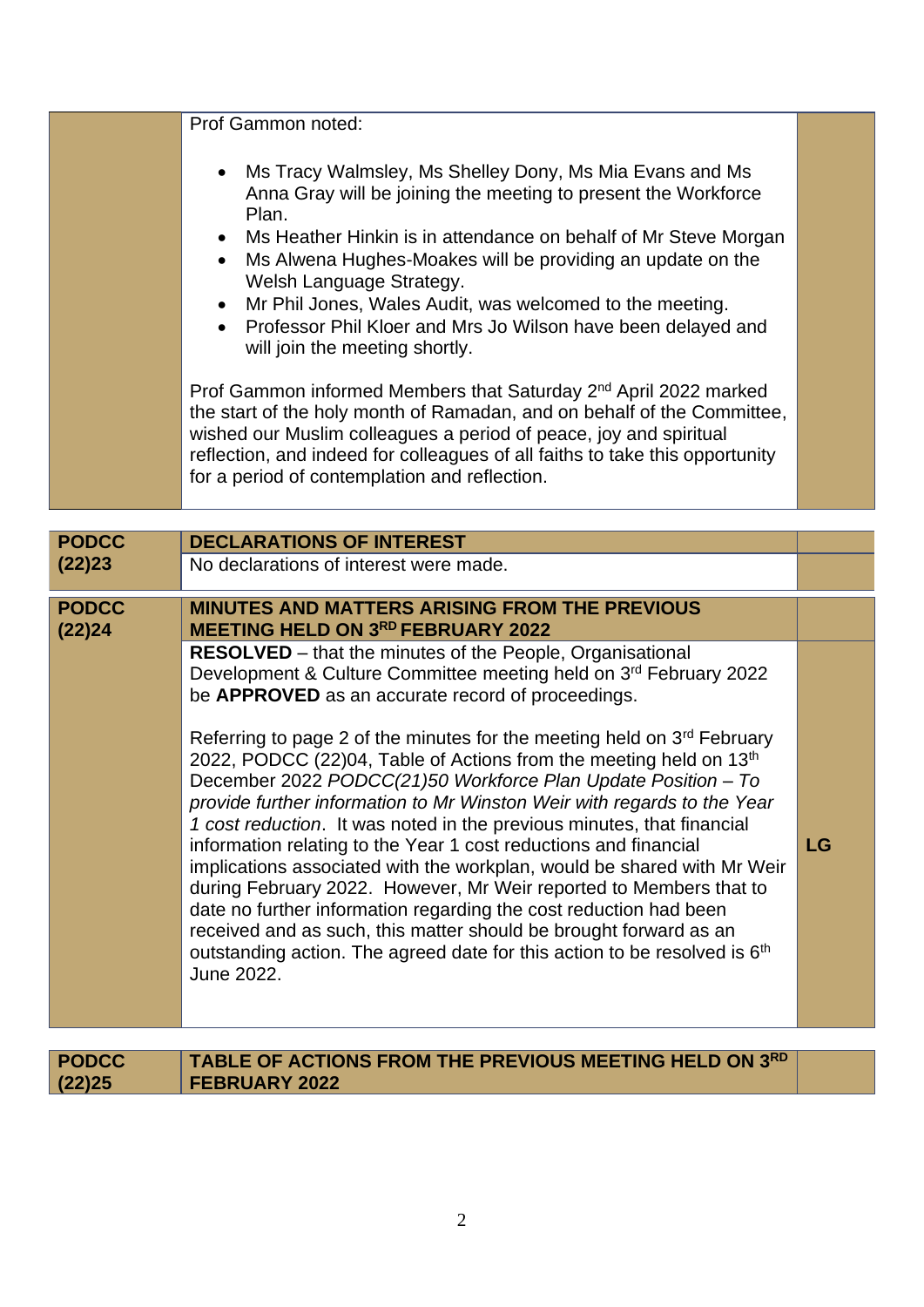| An update was provided on the Table of Actions from the PODCC<br>meeting held on 3 <sup>rd</sup> February 2022, with confirmation received that<br>outstanding actions have either been progressed or forward planned for<br>a future Committee meeting, with the exception of:                                                                                                                                                                                                                                                                                                                      |                                |
|------------------------------------------------------------------------------------------------------------------------------------------------------------------------------------------------------------------------------------------------------------------------------------------------------------------------------------------------------------------------------------------------------------------------------------------------------------------------------------------------------------------------------------------------------------------------------------------------------|--------------------------------|
| PODCC (22)04 - To include the bilingual provision available<br>within the HDdUHB Counselling Service within the Welsh<br>Language Provision report for presentation to PODCC in<br>April 2022. Mrs Judith Hardisty requested confirmation of a more<br>specific timeline as opposed to 'in due course'. Prof Gammon<br>advised that a meeting, took place with Ms Lisa Gostling and Ms<br>Alwena Hughes-Moakes and a process has been agreed.<br>Further clarification would be provided under agenda item 5 -<br>Welsh Language Strategy.                                                           |                                |
| <b>PODCC(22)17 Corporate and Employment Policies - To</b><br>discuss with Ms Anna Bird whether the concerns in regard to the<br>lack of a consistent approach to arranging interpretation and<br>translation support within Primary Care services for migrants,<br>refugees and asylum seekers had been addressed within the<br>Policy, and to provide the outcome to Mrs Judith Hardisty. Mrs<br>Gostling confirmed that the policy applies to all employees of<br>Hywel Dda University Health Board (HDdUHB), including Primary<br>Care and amendments will be made to the policy to reflect this. | <b>AB</b><br><b>JG/CS</b><br>O |
| The Committee supported the approval of this amendment via Chair's<br>Action.                                                                                                                                                                                                                                                                                                                                                                                                                                                                                                                        |                                |

| <b>PODCC</b> | <b>SELF-ASSESSMENT OF COMMITTEE EFFECTIVENESS - PROCESS</b>                                                                                                                                                                                                                                                                                                                                                                                                                                                                                                                                                                                 |     |
|--------------|---------------------------------------------------------------------------------------------------------------------------------------------------------------------------------------------------------------------------------------------------------------------------------------------------------------------------------------------------------------------------------------------------------------------------------------------------------------------------------------------------------------------------------------------------------------------------------------------------------------------------------------------|-----|
| (22)26       | Members received the PODCC Self-Assessment of Committee<br>Effectiveness – Process for use in the People, Organisational<br>Development and Culture Committee (PODCC) annual self-assessment<br>exercise for 2021/22. Prof Gammon informed Members that, being a<br>relatively new Committee, the questions contained within the Self -<br>Assessment questionnaire have been adopted from those used and<br>maintained previously for other Committees. Going forward, the<br>Committee will reflect and review this process to determine the need to<br>adapt the questions to ensure closer alignment with the requirements of<br>PODCC. |     |
|              | In Summary, Prof. Gammon advised that the timeline for the Self-<br>Assessment process will be agreed and shared with Members.                                                                                                                                                                                                                                                                                                                                                                                                                                                                                                              | CSO |
|              | The People, Organisational Development & Culture Committee<br><b>CONSIDERED</b> the proposed self-assessment questionnaire template<br>and SUPPORTED its use for 2021/22.                                                                                                                                                                                                                                                                                                                                                                                                                                                                   |     |

| <b>PODCC</b> | PODCC ANNUAL ASSURANCE REPORT 2021/22 |
|--------------|---------------------------------------|
|--------------|---------------------------------------|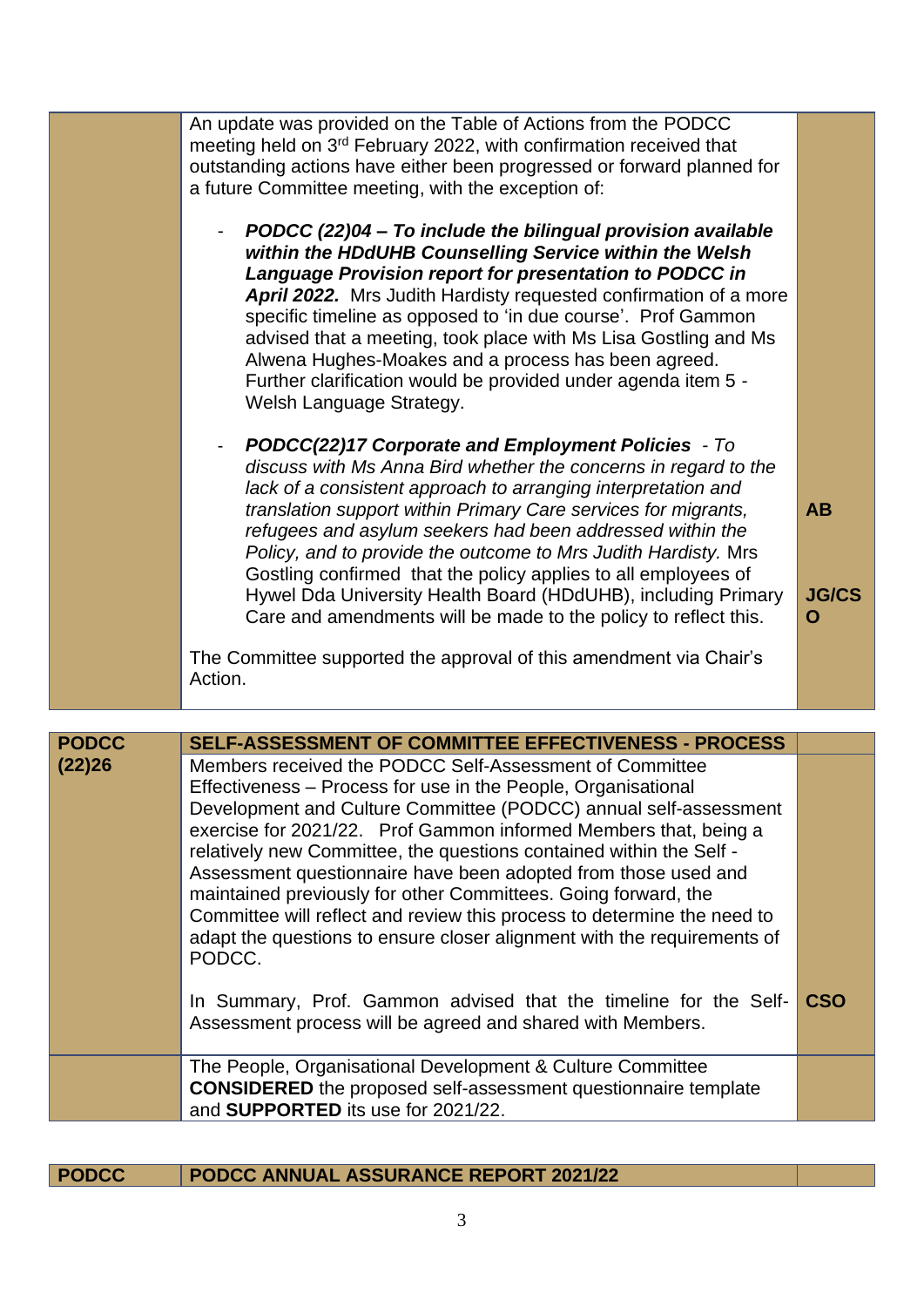| (22)27       | Ms Joanne Wilson joined the Committee meeting.                                                                                                                                                                                                                                                                                                                                                                                                                |  |
|--------------|---------------------------------------------------------------------------------------------------------------------------------------------------------------------------------------------------------------------------------------------------------------------------------------------------------------------------------------------------------------------------------------------------------------------------------------------------------------|--|
|              | Members received the PODCC Annual Assurance report 2021/22 for<br>review, outlining the main achievements of the Committee and<br>highlighting key risks and issues/matters of concern raised by PODCC<br>to the Board. The report demonstrates that the Committee has fulfilled<br>the requirements articulated in its Terms of Reference during 2021/22.                                                                                                    |  |
|              | Mrs Judith Hardisty expressed gratitude and appreciation for the report<br>which outlined the significant work which had been undertaken in a<br>relatively short period of time. In agreement, Prof Gammon added that<br>the report clearly demonstrates progress in taking this agenda forward<br>and influencing the organisation. Prof Gammon expressed gratitude to<br>Mrs Gostling and the Workforce & OD team for their continued work and<br>support. |  |
|              | The People, Organisational Development & Culture Committee<br><b>REVIEWED and ENDORSED the Annual Assurance Report for</b><br>2021/22.                                                                                                                                                                                                                                                                                                                        |  |
|              |                                                                                                                                                                                                                                                                                                                                                                                                                                                               |  |
| <b>PODCC</b> | <b>CHAIR'S ACTION - EQUALITY, DIVERISTY &amp; INCLUSION POLICY</b>                                                                                                                                                                                                                                                                                                                                                                                            |  |
| (22)28       | Prof. Gammon presented the Policy 133 - Equality, Diversity and<br>Inclusion Policy for ratification following approval via Chair's Action.                                                                                                                                                                                                                                                                                                                   |  |
|              | Mrs Lisa Gostling confirmed the policy had been presented to the Staff<br>Partnership Forum, with no suggested amendments.                                                                                                                                                                                                                                                                                                                                    |  |
|              | The Committee RATIFIED Chair's Action.                                                                                                                                                                                                                                                                                                                                                                                                                        |  |

| <b>PODCC</b> | PERFORMANCE, APPRAISAL & DEVELOPMENT REVIEW (PADR)                                                                                                                                                                                                                                                                                                                                                                                                                                                                                                                                                                                                                                                                                    |  |
|--------------|---------------------------------------------------------------------------------------------------------------------------------------------------------------------------------------------------------------------------------------------------------------------------------------------------------------------------------------------------------------------------------------------------------------------------------------------------------------------------------------------------------------------------------------------------------------------------------------------------------------------------------------------------------------------------------------------------------------------------------------|--|
| (22)29       | Members were presented with the Performance Appraisal and<br>Development Review (PADR) report: How do we manage and raise<br>performance in Hywel Dda University Health Board, which provided an<br>update to the PADR status report previously submitted to PODCC in<br>October 2021. The report outlined the progress that has been<br>undertaken by the Culture/Workforce Experience team in developing a<br>performance led culture and outlined the system wide challenges faced<br>during this process. The report highlighted the substantial challenges<br>faced by staff of the Health Board over the past four months which have<br>caused many of the planned initiatives to support further progression to<br>be delayed. |  |
|              | Mrs Christine Davies reaffirmed the challenges faced, however advised<br>Members of positive indicators which can provide some assurance to<br>the Committee. Mrs Davies confirmed that compliance in the PADR<br>rates during the previous 12 months has been relatively stable,<br>remaining consistent at 60-65%. Improvements have been noted in<br>Mental Health and Learning Disabilities (MHLD), Facilities, Unscheduled<br>care and Healthcare Sciences directorates.                                                                                                                                                                                                                                                         |  |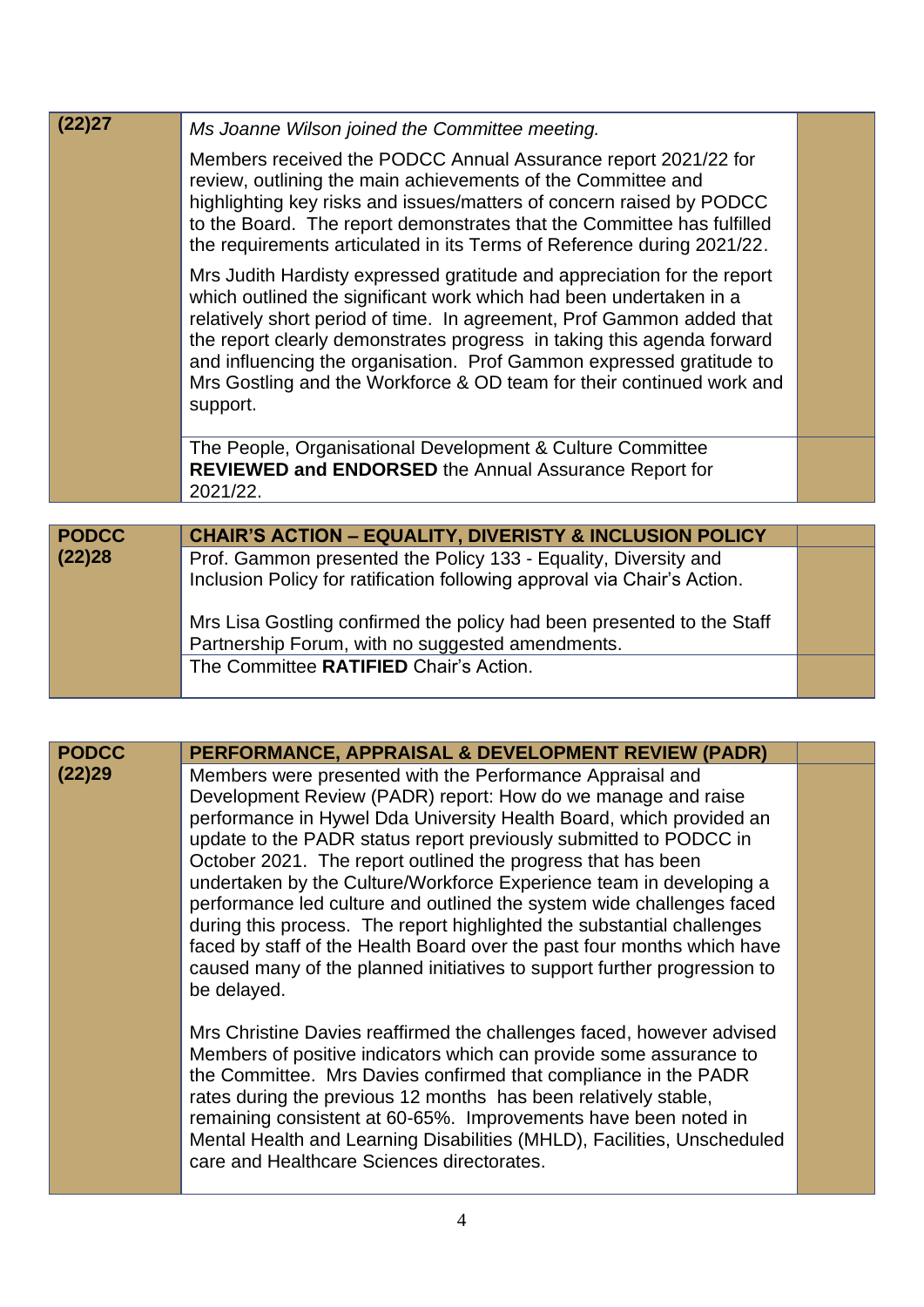The Committee were reminded that monthly surveys of the PADR process have been introduced which target  $1/12<sup>th</sup>$  of the workforce, incorporating questions aimed at providing a strong indicator of the quality of the PADR process. Mrs Davies was pleased to report that HDdUHB is tracking 9% above the national average rate, second only to Betsi Cadwaladr University Health Board (BCUHB) and reported that positive work will continue with the aim of improving the process further across HDdUHB.

Ms Hardisty enquired about the validity of the All Wales comparisons identified within the report, particularly around the repositioning of PADR's and sought clarification around the value of the PADR as opposed to the amount completed. In response, Mrs Davies informed Members that links have been made with BCUHB to explore the processes followed and to seek assurance surrounding the quality of PADRs undertaken. Mrs Annmarie Thomas confirmed that the benchmarking data contained within the report was taken from the National Electronic Staff Record Data Warehouse and the parameters used within the report are agreed at an NHS Wales level, however further noted that work is ongoing to ensure the accuracy of the information entered onto the Electronic Staff Record (ESR) system to ensure the data is reliable. Mrs Thomas drew Members attention to the new National Delivery Framework Target which emphasises the value of quality in the PADR process.

Ms Hardisty also enquired whether PODCC will begin to review Consultant Job Planning, the revalidation process and appraisals. Members requested the submittal of a report to PODCC in relation to Consultant Job Planning, revalidation process and appraisals for consultants.

Ms Ann Murphy drew Members' attention to the issue of incorrect dates entered into the ESR system and expressed concern around the accuracy of the data being analysed. In response Ms Davies advised that this was a known concern and informed Members that the issue is being experienced nationally. Discussions are ongoing at a national level and Ms Davies undertook to provide Members with an update regarding this matter.

Prof Gammon welcomed the opportunity to culturally embed the onus of the PADR process on employees and acknowledged the importance of the PADR process being employee as opposed to employer led. Prof Gammon also noted the requirement for targeted intervention to encourage a higher uptake of completion of PADRs in those areas with lower participation and, having emphasised the importance of the qualitive aspect of the PADR process, enquired how this could be measured. In response, Ms Davies acknowledged the requirement to ensure the development of a meaningful career plan which supports employee training and suggested the possibility of conducting a PADR Quality Survey across the Health Board. The Agenda for Change Pay

**PK**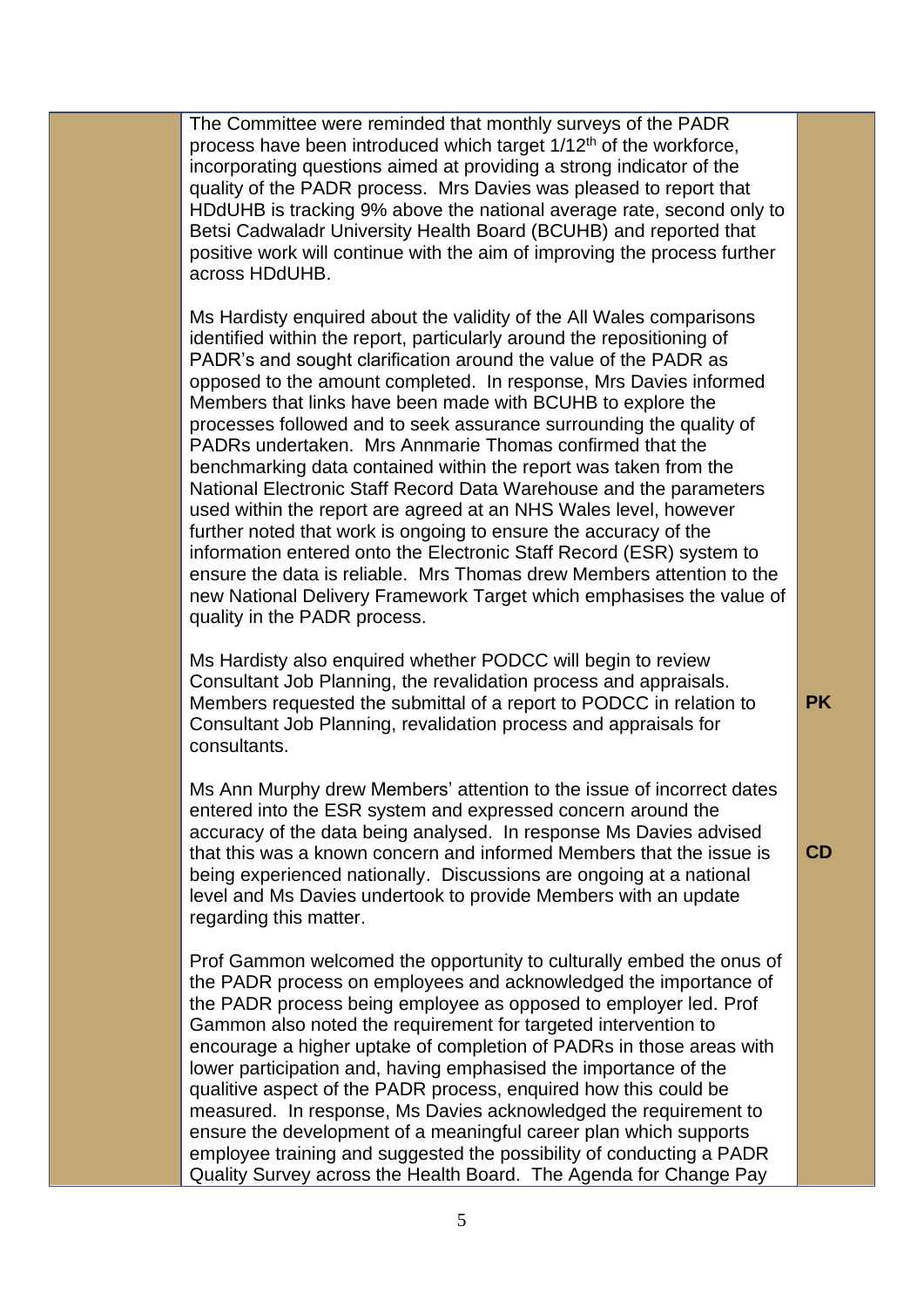|              | Progression programme due for implementation will serve as a<br>motivating factor to enhance the PADR process. Ms Davies also noted<br>that the People and Cultural Development Indicators now require<br>Organisational Development Relationship Managers (ODRM) to link<br>directly with management teams.<br>Mr Weir enquired whether it would be possible to receive a breakdown<br>of the data detailed within the report to reflect age, gender, disability and<br>ethnic background to use as a comparator over time. Ms Thomas<br>undertook to source this information. | <b>AT/CD</b> |
|--------------|---------------------------------------------------------------------------------------------------------------------------------------------------------------------------------------------------------------------------------------------------------------------------------------------------------------------------------------------------------------------------------------------------------------------------------------------------------------------------------------------------------------------------------------------------------------------------------|--------------|
|              | Members noted and received assurance from the PADR report and<br>welcomed further update reports relating to the progression of the PADR<br>process to future meetings.                                                                                                                                                                                                                                                                                                                                                                                                         |              |
|              | The People, Organisational Development & Culture Committee<br><b>NOTED</b> and received <b>ASSURANCE</b> of the current attainment<br>status of PADR rates across the organisation.<br><b>SUPPORTED</b> the ongoing intentions to support further<br>progression of regular performance and feedback conversations<br>taking place between staff and their managers.                                                                                                                                                                                                            |              |
|              |                                                                                                                                                                                                                                                                                                                                                                                                                                                                                                                                                                                 |              |
| <b>PODCC</b> | <b>PLANNING OBJECTIVES UPDATE</b>                                                                                                                                                                                                                                                                                                                                                                                                                                                                                                                                               |              |
| (22)30       | Members were presented with the Workforce & Organisational<br>Development (OD) Planning Objectives Update which demonstrated<br>where progress had been made in delivery of the 12 Planning<br>Objectives (PO) aligned to PODCC.                                                                                                                                                                                                                                                                                                                                                |              |
|              | Mrs Gostling confirmed that of the 12 POs, the current status shows 7<br>are on track, 1 has been completed. In terms of the 4 behind schedule,<br>Mrs Gostling provided following update:                                                                                                                                                                                                                                                                                                                                                                                      |              |
|              | • 1C – Making a Difference Programme<br>Whilst there were challenges around the ability to release staff<br>during the winter period, a successful pilot programme has now<br>been launched.<br>1F – Induction, policies, employee relations, access to                                                                                                                                                                                                                                                                                                                         |              |
|              | training<br>This PO is behind due to a number of factors including the mass<br>recruitment plan, a focus on overseas recruitment, workforce<br>policy, employee relations, induction and equitable access for<br>training.<br>2D - Clinical Education Plan<br>An Education and Workforce forum is due to be implemented<br>which will ensure that both the workforce plan and the<br>educational requirements are addressed.                                                                                                                                                    |              |
|              | 2G - Careers Workforce Programme<br>Progress is being made with the next tranche of the<br>Apprenticeship Programme, with Healthcare Apprentices<br>currently out to advert. In addition, an Integrated Apprenticeship                                                                                                                                                                                                                                                                                                                                                          |              |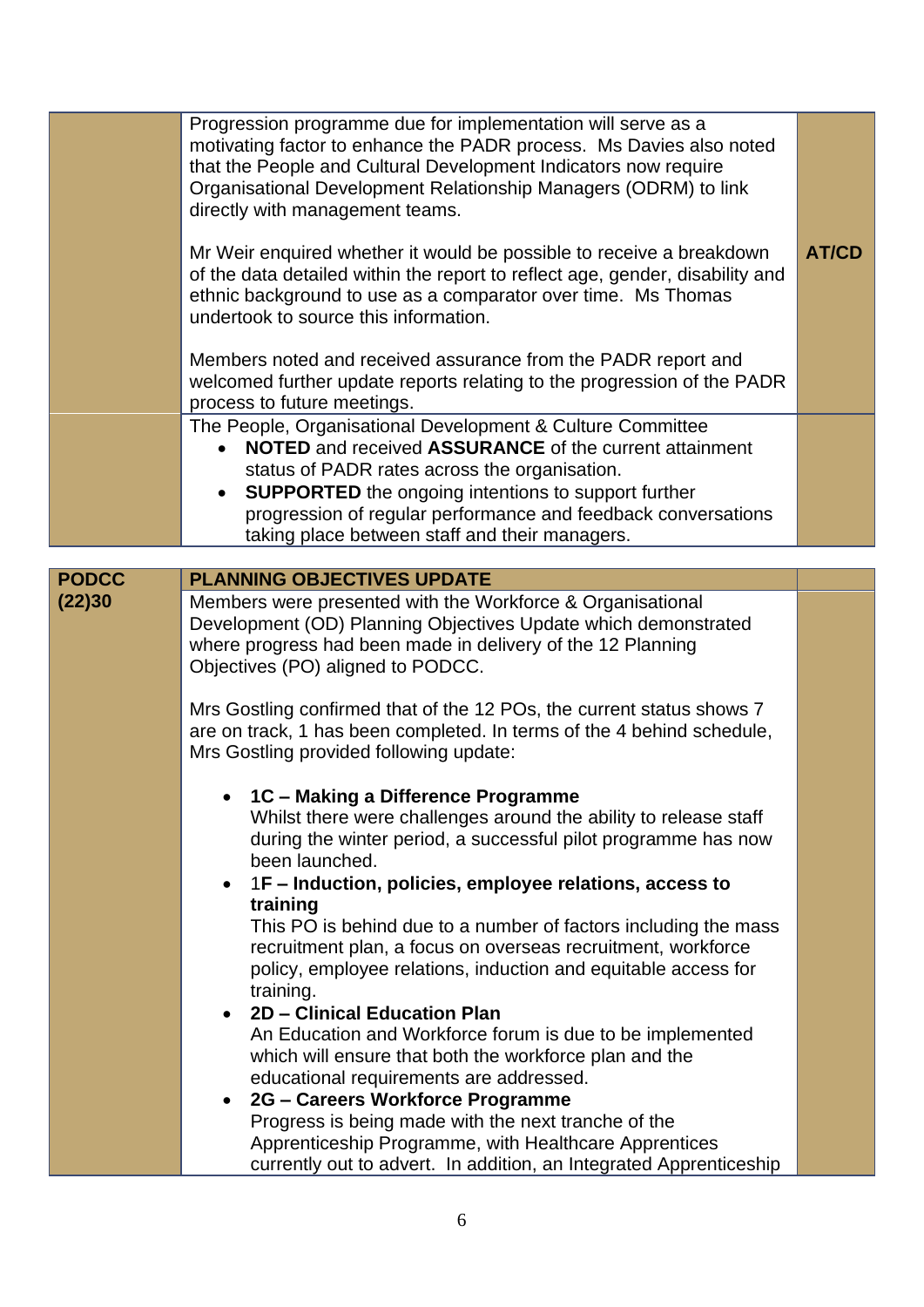Programme with Pembrokeshire County Council is in the final stages of completion. Health and Social Care apprentices are also planned, and work relating to school engagement is ongoing.

Referencing PO 2G, Mr Weir enquired whether NHS Wales Shared Services Partnership (NWSSP) had been approached to participate in the Apprenticeship Programme, specifically for a targeted focus towards apprentices for HDdUHB.

In response, Ms Amanda Glanville informed Members that HEIW attend the All Wales Apprenticeship group enabling HDdUHB to engage and follow best practice nationally. Mrs Gostling was pleased to inform Members that funding of approximately £800,000 had been received by HDdUHB from Health Education and Improvement Wales (HEIW) to support the development of healthcare workers and our apprenticeship programmes with HDdUHB. Discussions are due to commence with HEIW regarding the piloting of new schemes such as psychology and medical apprenticeships.

Ms Murphy noted the lack of suitable available training facilities locally which significantly impacts the provision of training, which had not been highlighted within the report. In response, Mrs Gostling acknowledged there are limited facilities across all sites, however, was pleased to inform Members that the Health Board is in the process of procuring Glein House, Carmarthenshire, of which one floor will be dedicated to providing education and training. Mrs Gostling advised that currently there is only one OSCE training team to cover HDdUHB. The repurposing of vacant buildings to provide training facilities is being investigated and discussions are being undertaken with further education institutions with the aim of sourcing accommodation for training purposes.

Mrs Hardisty enquired whether the strategy and plans of HDdUHB are incorporated into the engagement process across schools. Ms Glanville informed Members that links are being established with the 14-19 network with a view to working more strategically with schools.

Referring to PO 1F, Mrs Thomas was cautious yet optimistic around timelines aligned to the PO and was pleased to inform Members that following the Mass Recruitment Programme which was initiated to support COVID-19, a high proportion of staff have been retained by HDdUHB and undertook to provide a further update to the Committee.

With reference to PO 1C, Ms Glanville noted the workforce pressures which have significantly impacted the number of staff booked onto the Making a Difference Programme.

Members received assurance from the current position, recognising that appropriate consideration has been given to the challenges associated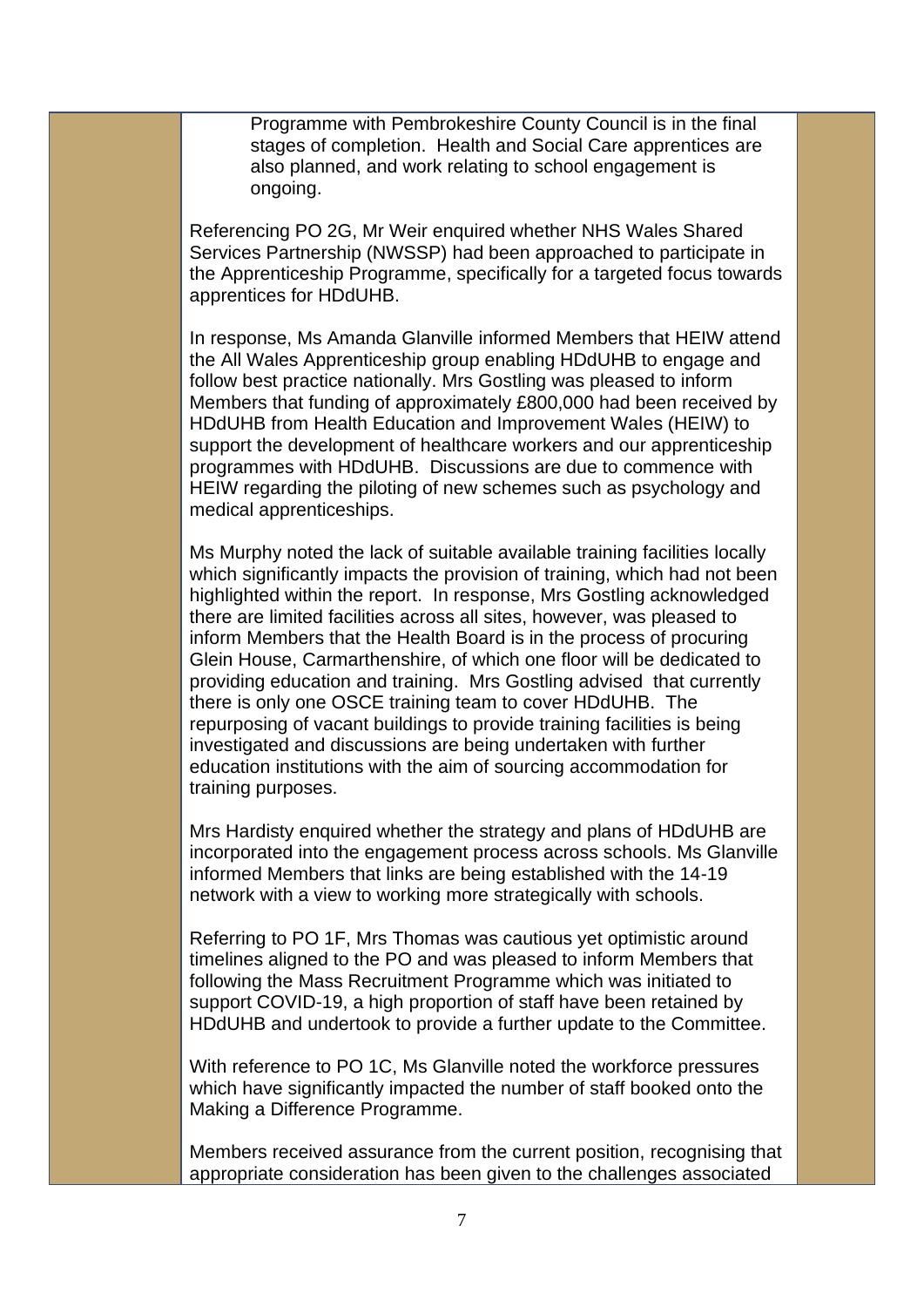|                        | with the delivery of the 4 planning objectives which are currently<br>identified as behind schedule, and welcomed the funding received,<br>commending the significant work undertaken.                                                                                                                                                                                                                                                                                                                                                                                                                |  |
|------------------------|-------------------------------------------------------------------------------------------------------------------------------------------------------------------------------------------------------------------------------------------------------------------------------------------------------------------------------------------------------------------------------------------------------------------------------------------------------------------------------------------------------------------------------------------------------------------------------------------------------|--|
|                        | The Committee was ASSURED by the current position in regard to the<br>Workforce & OD Planning Objectives under the Executive leadership of<br>the Director of Workforce & OD.                                                                                                                                                                                                                                                                                                                                                                                                                         |  |
|                        |                                                                                                                                                                                                                                                                                                                                                                                                                                                                                                                                                                                                       |  |
| <b>PODCC</b><br>(22)31 | <b>WORKFORCE PLAN INCORPORATING HEALTH EDUCATION AND</b><br><b>IMPROVEMENT WALES (HEIW) COMMISSIONING PLAN</b>                                                                                                                                                                                                                                                                                                                                                                                                                                                                                        |  |
|                        | Ms Tracy Walmsley, Ms Shelley Dony, Ms Mia Evans and Ms Anna<br>Gray joined the Committee meeting.                                                                                                                                                                                                                                                                                                                                                                                                                                                                                                    |  |
|                        | Members were presented with the Workforce Plan incorporating the<br>HEIW Commissioning plan which provides a baseline for future staffing<br>requirements, allowing for further refinement and development. The<br>Workforce Plan will form part of HDdUHBs submission for the Integrated<br>Medium Term Plan (IMTP) and will also support the Programme<br>Business Case (PBC) application process. Members were advised that<br>the plan will be supported by HEIW, enabling the upskilling of staff and<br>linking into the financial plan.                                                        |  |
|                        | Mrs Gostling informed Members that the Workforce Planning Model has<br>been adopted as a tool to be used nationally, with the initial<br>development of the nursing element.                                                                                                                                                                                                                                                                                                                                                                                                                          |  |
|                        | Ms Tracy Walmsley, Ms Shelley Dony, Ms Mia Evans and Ms Anna<br>Gray were introduced to the Committee and outlined their roles within<br>the Workforce Planning team.                                                                                                                                                                                                                                                                                                                                                                                                                                 |  |
|                        | Ms Evans, one of the critical architects in the development of the<br>Regeneration Framework which has been developed to aid the<br>projection of the workforce 10 years into the future and will support the<br>Programme Business Case (PBC), presented an overview of the<br>Framework detailing the six key components.                                                                                                                                                                                                                                                                           |  |
|                        | Ms Evans provided an overview of the workforce position at year 1<br>(2022/23) and the estimated forecast position at year 10, across the 6<br>framework elements. It was noted that the calculations within the report<br>had been compiled through the use of the functional content aligned to<br>the PBC in relation to the proposed new hospital and the configuration of<br>services that will be required. Ms Evans noted the variances in relation<br>to the PBC projected figures and the interventions that need to be<br>established in order to realise these estimated forecast figures. |  |
|                        | Prof Gammon expressed his gratitude to Ms Walmsley and her team for<br>their presentation and for the significant and valid contributions they<br>provide to the Committee.                                                                                                                                                                                                                                                                                                                                                                                                                           |  |
|                        |                                                                                                                                                                                                                                                                                                                                                                                                                                                                                                                                                                                                       |  |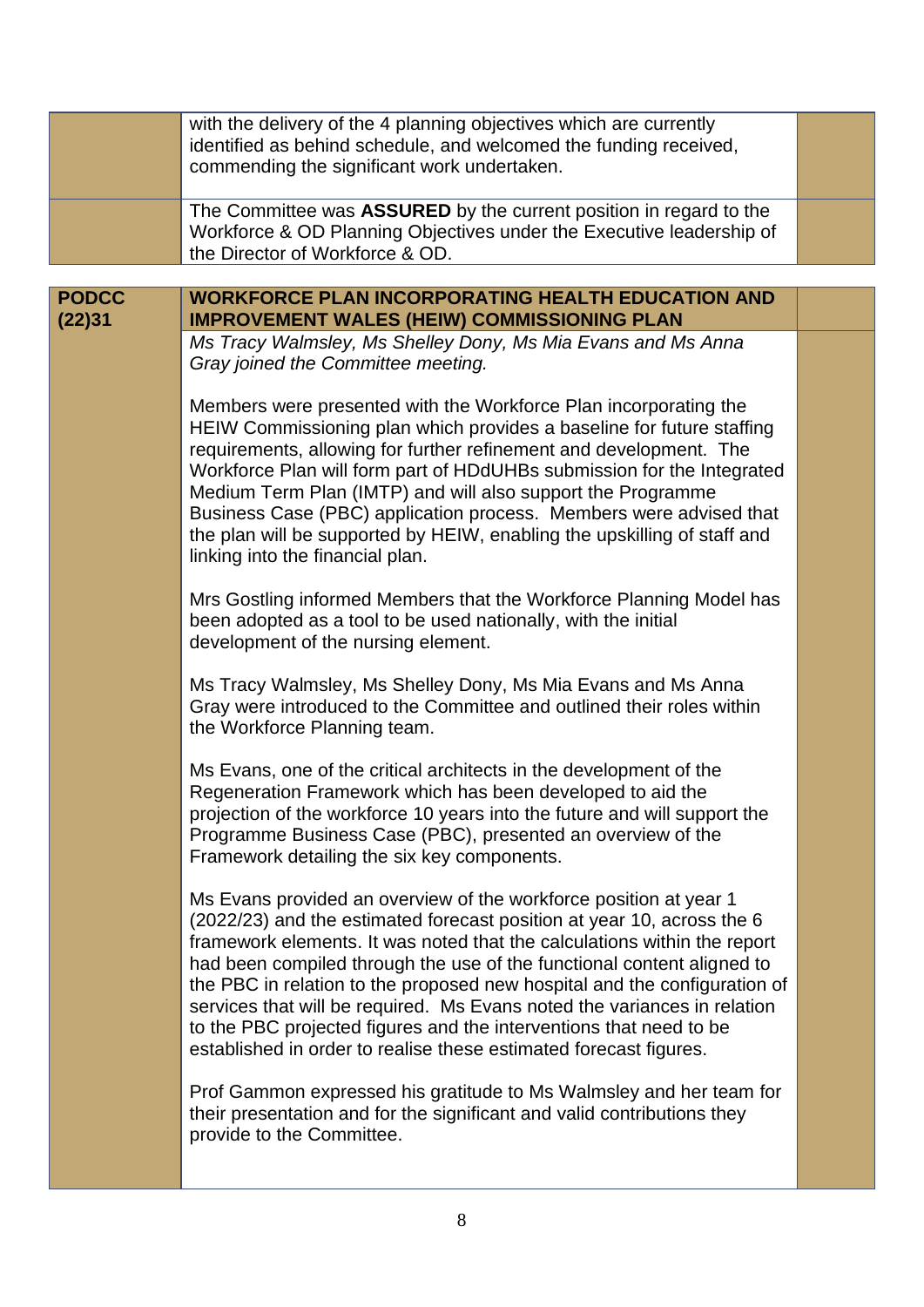In regard to the medical side of the Workforce Plan, Ms Hardisty enquired whether Primary Care Medical and Dental have been included, as exclusion from the analysis may affect pressures on Secondary Care services. In response, Ms Walmsley advised Members that the Workforce team continue to engage with Primary Care colleagues and noted that whilst there is a National Primary Care Workforce Tool, the Workforce Planning team does not currently have access to this meaningful data.

Ms Hardisty also noted that the Market Stability report has recently been published and as such, the Regional Partnership Board (RPB) Support Office could assist with the provision of useful data in relation to our population, which could inform where our future workforce derives.

Referring to Strategic Objective 2 – Empowering Our Workforce, *develop an integrated Occupational Health & Staff psychological wellbeing offer with a single point of contact',* Ms Murphy observed that Workforce were not clearly defined within this planning objective.

Prof Gammon, noting the requirement to retain the skilled and capable employees currently employed within HDdUHB, enquired which strategies have been implemented to develop the workforce and whether this has been built into the workforce planning. Ms Gray informed Members that a joined up approach has been adopted, integrating services and providing assurance that the Education Commissioning Process is based on the quality and skills of the workforce, utilising the activity analysis, redesign and reviewing the future development of our workforce and the 'grow your own' philosophy. In addition, Ms Davies commented that work is being undertaken to analyse, not only 'exit' interviews, but the introduction of 'stay' interviews for newly recruited employees.

Prof Gammon also enquired how the robust information, evidenced in the report, is being used to influence the All Wales picture strategically, how this informs our commissioning process and the means of influencing HEIW to engage closely to the workforce planning of HDdUHB. Ms Walmsley informed Members HDdUHB hold a stronger position as a result of the quality of data available which enables HDdUHB to influence and challenge and also informs of potential risks.

Referring to the investment identified within the PBC, Prof Gammon noted the clear gap in funding and enquired how this has been addressed. Ms Gostling confirmed HDdUHB's Finance Department have been involved in the Workforce Plan to date and therefore understand the relevant funding implications. There is an awareness of, the requirement for a Financial Plan, recognising the need to upstream the financial plan to closely align with recruitment and training needs. Ms Gostling also noted that the cost of staff employed through agency, is approximately 2-3 times the cost of staff employed directly by HDdUHB.

## **TW/JH /JG**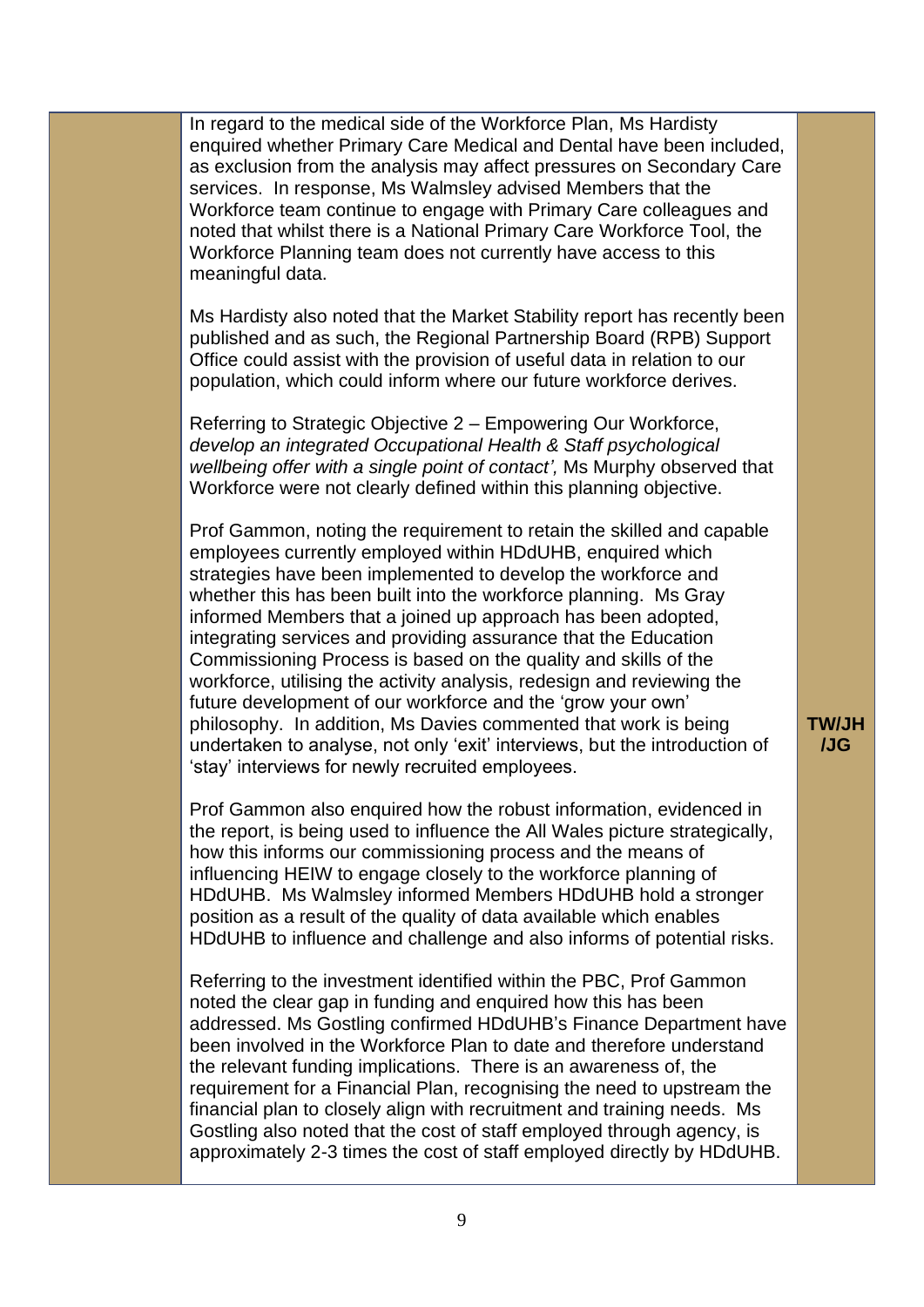|                        | Ms Thomas provided an update on the International Recruitment Project<br>and was pleased to report that during the first quarter of this year 73<br>interview panels have been held, 685 candidates have been interviewed<br>and 413 places have been offered nationally, resulting in NHS Wales<br>achieving 97% of their target. In terms of HDdUHB, there have been<br>104 offers of employment issued, of which 70 have been accepted to<br>date.<br>The Committee supported the draft Workforce Plan and further<br>development of the model and requested an update of the Workforce<br>Plan at PODCC on 20th October 2022.<br>The People, Organisational Development & Culture Committee NOTED<br>and received ASSURANCE from the draft Workforce plan and                                                                                                                                                                                              |            |
|------------------------|----------------------------------------------------------------------------------------------------------------------------------------------------------------------------------------------------------------------------------------------------------------------------------------------------------------------------------------------------------------------------------------------------------------------------------------------------------------------------------------------------------------------------------------------------------------------------------------------------------------------------------------------------------------------------------------------------------------------------------------------------------------------------------------------------------------------------------------------------------------------------------------------------------------------------------------------------------------|------------|
|                        | <b>SUPPORTED</b> the further development of the model.                                                                                                                                                                                                                                                                                                                                                                                                                                                                                                                                                                                                                                                                                                                                                                                                                                                                                                         |            |
|                        |                                                                                                                                                                                                                                                                                                                                                                                                                                                                                                                                                                                                                                                                                                                                                                                                                                                                                                                                                                |            |
| <b>PODCC</b><br>(22)32 | <b>WELSH LANGUAGE STRATEGY</b><br>Ms Alwena Hughes-Moakes provided a verbal update in relation to the                                                                                                                                                                                                                                                                                                                                                                                                                                                                                                                                                                                                                                                                                                                                                                                                                                                          |            |
|                        | Welsh Language Strategy.<br>In recognising the opportunity for HDdUHB to take a lead on the Welsh<br>Language Strategy, both in terms of ensuring compliance with the Welsh<br>Language Standards as defined by the Welsh Language<br>Commissioner's Office, and seeking a means to build, celebrate and<br>embrace our Welsh language and culture, Ms Hughes-Moakes<br>highlighted the opportunities presented to HDdUHB to define what is<br>valued by our communities, staff, patients and the local population in<br>terms of Welsh language and culture. Reflecting on this, the Planning<br>Objectives (PO) have been reviewed for 2022/23 and it is proposed that<br>a Welsh Language and Culture Discovery process (WLCDP) be<br>conducted, seeking the views of staff, patients, partners and exemplar<br>organisations, around areas such as communication, services, estates<br>and facilities. Acknowledging this will be a lengthy process, it is |            |
|                        | proposed within the PO, that the Welsh Language and Culture<br>Discovery Report will be presented to Board in March 2023, with a view<br>to implement the plan in April 2023. Presentation of the remit of the<br>discovery report will be made to PODCC in June 2022, with a proposed<br>launch at the National Eisteddfod in Tregaron in July/August 2022.                                                                                                                                                                                                                                                                                                                                                                                                                                                                                                                                                                                                   |            |
|                        | Ms Hardisty requested the Committee have sight of the proposed<br>timelines relating to the WLCDP which Ms Hughes-Moakes will submit<br>for circulation to Members.                                                                                                                                                                                                                                                                                                                                                                                                                                                                                                                                                                                                                                                                                                                                                                                            | <b>AHM</b> |
|                        | Mr Weir noted provision of a breakdown of the Welsh speaking<br>population of HDdUHB by ward, would prove beneficial as a comparator<br>to the proportion of Welsh speaking HDdUHB employees within those<br>wards. In addition, Mr Weir noted the importance of obtaining<br>information in relation to how the Welsh language and culture influences<br>the employment of medical staff regionally. Ms Thomas informed                                                                                                                                                                                                                                                                                                                                                                                                                                                                                                                                       |            |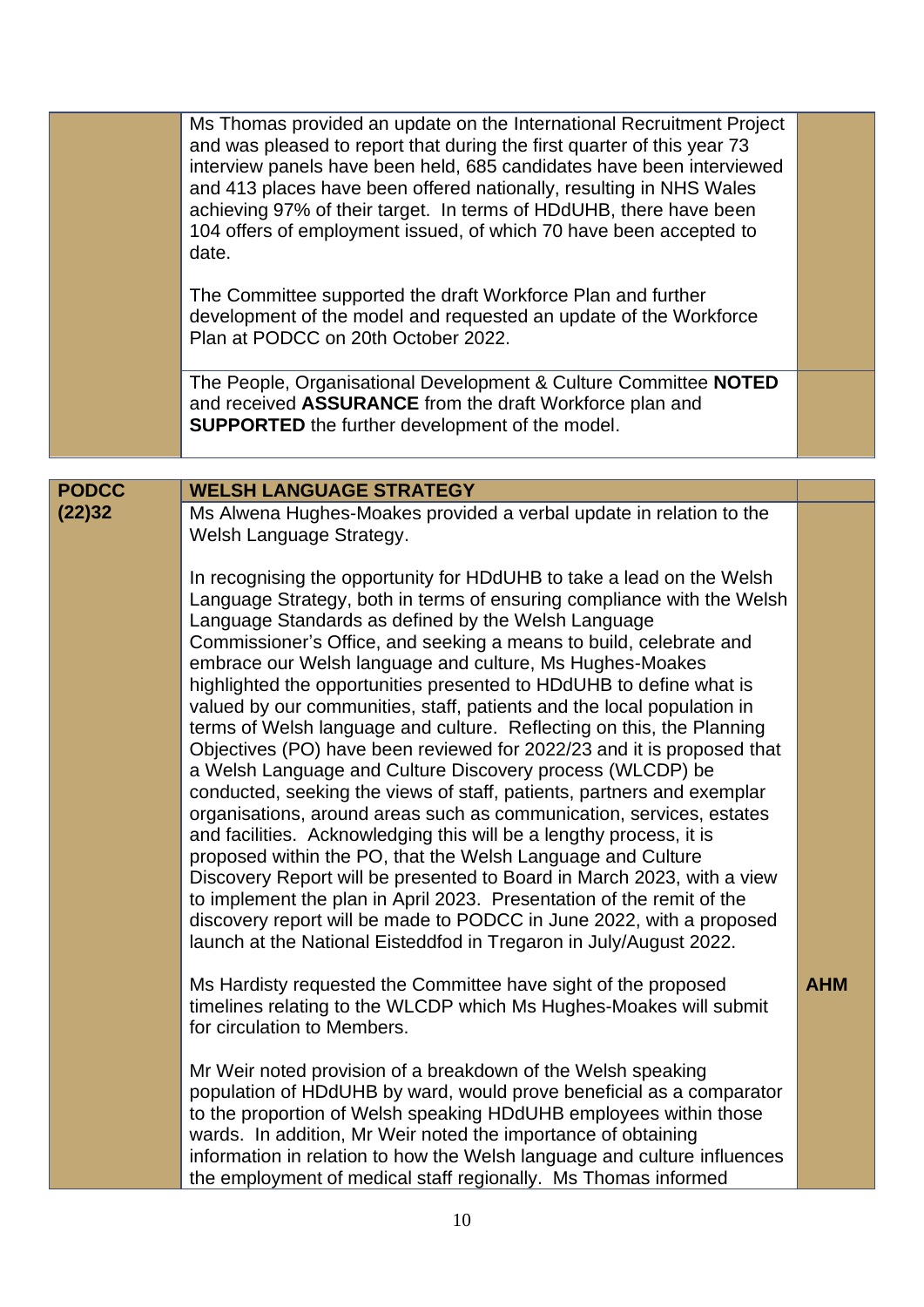|              | Members there is currently 36% of our workforce who have achieved<br>Welsh Language Skills Level 2 (Foundation level or above) and noted<br>that the Bilingual Skills policy, which will be presented to the Committee<br>in August 2022, would provide further a breakdown by service and ward.                                                                                                                                                                                                                                                                                                                                                                                |              |
|--------------|---------------------------------------------------------------------------------------------------------------------------------------------------------------------------------------------------------------------------------------------------------------------------------------------------------------------------------------------------------------------------------------------------------------------------------------------------------------------------------------------------------------------------------------------------------------------------------------------------------------------------------------------------------------------------------|--------------|
|              | Ms Thomas, as the Champion for bilingual skills provision, requested<br>engagement at the earliest opportunity in respect of the WLCDP. In<br>addition, Ms Davies requested involvement with the WLCDP in order to<br>support the staff experience and culture element and the possible<br>affects surrounding staff retention.                                                                                                                                                                                                                                                                                                                                                 |              |
|              | The Committee agreed for a timeline of the proposed WLCDP to be<br>circulated and noted that an update to the Bilingual Skills Policy will be<br>presented to the Committee at the PODCC meeting in August 2022.                                                                                                                                                                                                                                                                                                                                                                                                                                                                |              |
|              | The People, Organisational Development & Culture Committee NOTED<br>the verbal update and <b>SUPPORTED</b> the proposal for a Welsh Language<br>and Culture Discovery process.                                                                                                                                                                                                                                                                                                                                                                                                                                                                                                  |              |
|              |                                                                                                                                                                                                                                                                                                                                                                                                                                                                                                                                                                                                                                                                                 |              |
| <b>PODCC</b> | <b>PERFORMANCE ASSURANCE &amp; WORKFORCE METRICS</b>                                                                                                                                                                                                                                                                                                                                                                                                                                                                                                                                                                                                                            |              |
| (22)33       | Ms Hughes-Moakes, Ms Shelley Dony, Ms Mia Evans and Ms Anna<br>Gray left the meeting.                                                                                                                                                                                                                                                                                                                                                                                                                                                                                                                                                                                           |              |
|              | Members were presented with the Performance Assurance & Workforce<br>Metrics report, providing an update on workforce metrics as well as key<br>performance indicators which offer assurance of delivery against<br>objectives and nationally set targets. These targets will allow PODCC to<br>assess the alignment between the key performance indicators and the<br>intentions as set out in the 10-year Workforce, Organisational<br>Development & Education Strategy.                                                                                                                                                                                                      |              |
|              | Ms Thomas informed Members that there is scope for enhancement in<br>some areas of the qualitative statements around comparisons with<br>previous and current performance and work will continue to identify<br>areas for improvement, utilising NHS Wales Benchmarking data where<br>available.                                                                                                                                                                                                                                                                                                                                                                                |              |
|              | Prof Gammon noted that the simplicity of the reporting structure which<br>has been adopted enables a clear and concise understanding and<br>interpretation of current and future performance.                                                                                                                                                                                                                                                                                                                                                                                                                                                                                   |              |
|              | With reference to the Career Framework Data within the report, Mrs<br>Hardisty requested clarification regarding the percentages, noting the<br>high level of professions showing as 0%. In response, Ms Glanville<br>advised Members that there are areas which currently have no staff<br>holding that particular level within that group. Staff with alternative<br>accreditation, for example Podiatrists whose qualification is accredited to<br>the Royal Society of Podiatrists, are excluded from this framework data.<br>Mrs Glanville and Ms Thomas will review the data contained within the<br>Career Framework and provide an update to Members for clarification. | <b>AG/AT</b> |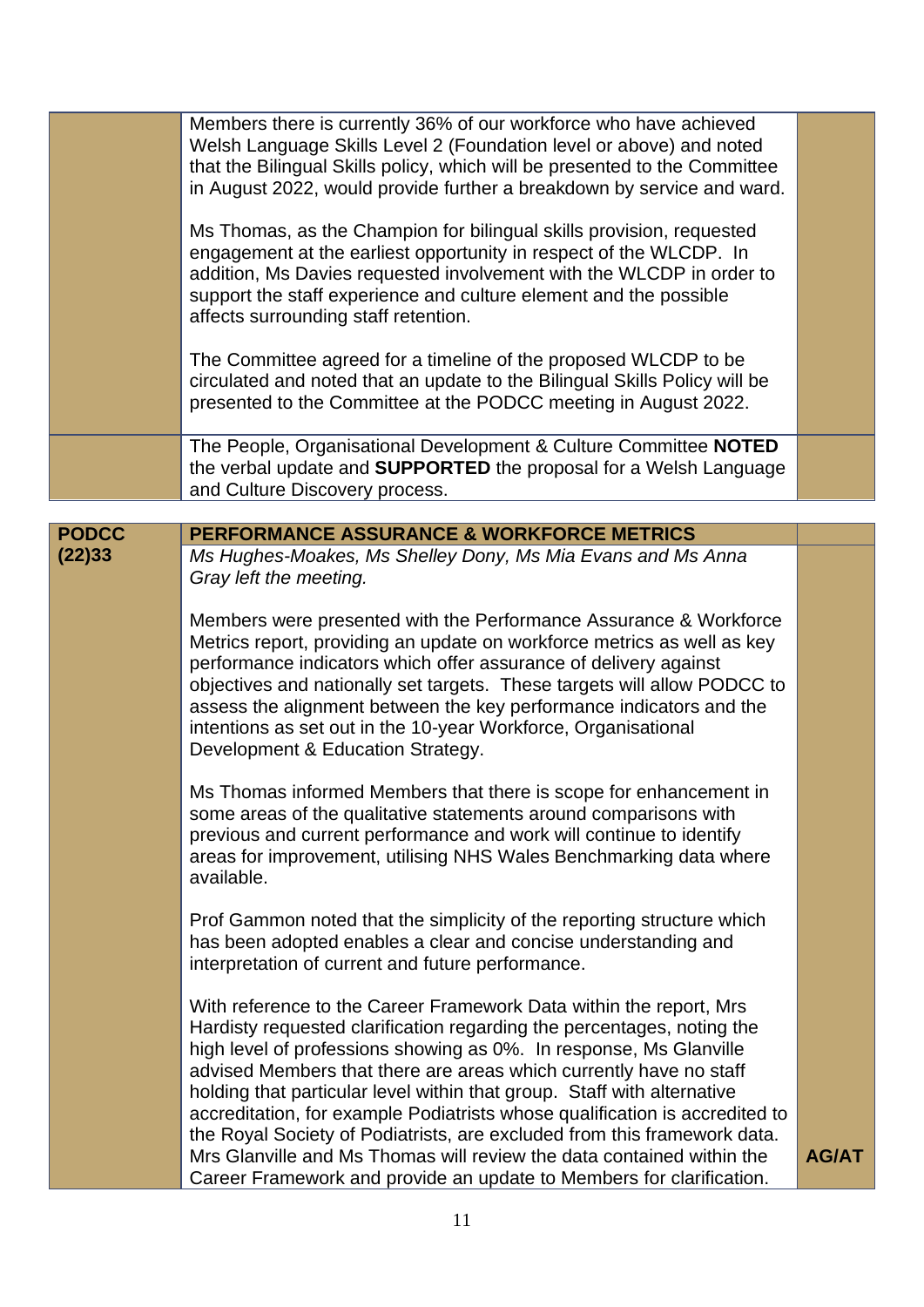|              | Prof Gammon, recognising all of the factors around increased agency<br>spend and referencing the Workforce Efficiency Plan which is being<br>developed requested further information regarding recruitment to<br>support this plan. Ms Thomas explained that within her portfolio, she<br>holds responsibility for Workforce Efficiency which covers the<br>management of Service Level Agreements (SLA) with agencies and<br>prudent healthcare in terms of how the workforce resource is managed.<br>A senior workforce manager is driving the Workforce Efficiency Agenda<br>forward, collaborating with HDdUHB Finance Department to analyse<br>financial data and identify opportunities to reduce our agency costs with<br>the aim of appointing a Workforce Advisor to support this work. Ms<br>Thomas advised Members that two dashboards are being developed,<br>with the specific aim of reviewing agency expenditure, current<br>performance, performance against trend and to determine the required<br>actions. |           |
|--------------|------------------------------------------------------------------------------------------------------------------------------------------------------------------------------------------------------------------------------------------------------------------------------------------------------------------------------------------------------------------------------------------------------------------------------------------------------------------------------------------------------------------------------------------------------------------------------------------------------------------------------------------------------------------------------------------------------------------------------------------------------------------------------------------------------------------------------------------------------------------------------------------------------------------------------------------------------------------------------------------------------------------------------|-----------|
|              | Prof Gammon proposed a report be presented to the Committee in<br>relation to Workforce Efficiency to provide Members with a trajectory of<br>the work being undertaken to address the challenge of agency pay.                                                                                                                                                                                                                                                                                                                                                                                                                                                                                                                                                                                                                                                                                                                                                                                                              | <b>AT</b> |
|              | The Committee received assurance from the Workforce Performance<br>and Assurance Metrics report and also considered and received<br>assurance from the six areas detailed within the report:                                                                                                                                                                                                                                                                                                                                                                                                                                                                                                                                                                                                                                                                                                                                                                                                                                 |           |
|              | • PADR/medical appraisal.<br>• Sickness absence.<br>• % Core skills and training framework compliance (level 1<br>competencies).<br>% Staff who come into contact with the public who are trained in an<br>$\bullet$<br>appropriate level of dementia care.<br>Consultants/Staff and Associate Specialist (SAS) doctors with a job<br>plan.<br>Consultants/SAS doctors with an up to date job plan (reviewed within<br>the last 12 months).                                                                                                                                                                                                                                                                                                                                                                                                                                                                                                                                                                                  |           |
|              | The People, Organisational Development & Culture Committee:<br><b>NOTED</b> the content of the report as assurance of performance in key<br>areas of the Workforce and OD agenda<br><b>CONSIDERED</b> the performance NHS Delivery Framework metrics<br>Received ASSURANCE in relation to the six areas addressed within<br>the performance NHS Delivery Framework metrics.                                                                                                                                                                                                                                                                                                                                                                                                                                                                                                                                                                                                                                                  |           |
| <b>PODCC</b> | <b>EMPLOYMENT POLICIES REVIEW UPDATE REPORT</b>                                                                                                                                                                                                                                                                                                                                                                                                                                                                                                                                                                                                                                                                                                                                                                                                                                                                                                                                                                              |           |
| (22)34       | Professor Philip Kloer joined the Committee meeting.                                                                                                                                                                                                                                                                                                                                                                                                                                                                                                                                                                                                                                                                                                                                                                                                                                                                                                                                                                         |           |
|              | Members were presented with the Employment Policies Review Update<br>Report and were requested to consider an extension of the review dates<br>of employment policies identified within the report until 31 <sup>st</sup> March 2023.                                                                                                                                                                                                                                                                                                                                                                                                                                                                                                                                                                                                                                                                                                                                                                                        |           |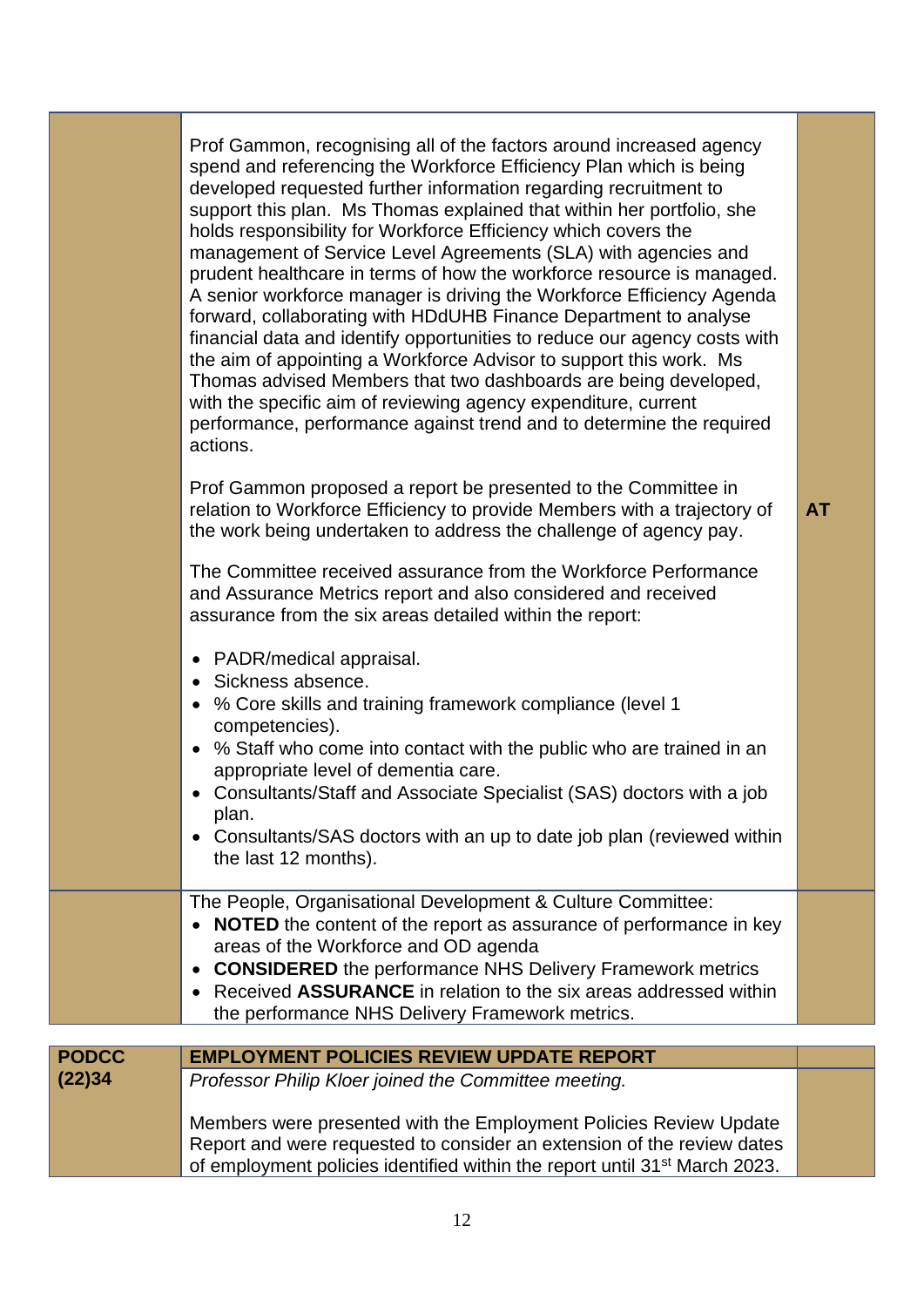|              | Members were advised that this extension is requested to enable the<br>All-Wales reviews to be completed and rolled out, and also to allow<br>sufficient time to research and implement a revised local policy or adapt<br>an existing policy into core principles, guidance and/or flowcharts.                                                                                                                                                                                                                                                                                                                                                                                                                                                                                                                                                                                                 |  |
|--------------|-------------------------------------------------------------------------------------------------------------------------------------------------------------------------------------------------------------------------------------------------------------------------------------------------------------------------------------------------------------------------------------------------------------------------------------------------------------------------------------------------------------------------------------------------------------------------------------------------------------------------------------------------------------------------------------------------------------------------------------------------------------------------------------------------------------------------------------------------------------------------------------------------|--|
|              | The process relating to the wholescale review and development of<br>existing policies is referenced as Planning Objective (PO) (1F). A total<br>of 45 policies are to be timetabled for review and work has commenced<br>on the initial phase of the process. An initial three policies; Retirement,<br>Overpayments and Enhanced Sick Pay Provision, have been identified<br>for review and consultation by the end of March 2022, with a proposed<br>submission to PODCC by June 2022.                                                                                                                                                                                                                                                                                                                                                                                                        |  |
|              | Ms Hardisty enquired whether the requirement for contract changes<br>within Primary Care to be presented to PODCC, had been agreed at the<br>Board Seminar as there are potential implications for HDdUHB in<br>relation to contract changes within Primary Care.                                                                                                                                                                                                                                                                                                                                                                                                                                                                                                                                                                                                                               |  |
|              | With regards to the proposed timeline for policies, and whilst accepting<br>that some of the timelines have been influenced by all Wales positions,<br>Prof Gammon enquired which factors have been used to determine the<br>priority assigned to each. Ms Hinkin advised that Priority Group 1<br>policies had been identified by the Stakeholder Reference Group,<br>Priority Group 2 have been identified through discussions which have<br>taken place within workforce or have been identified nationally, and<br>Priority Group 3 are policies which have been delayed. If employment<br>law changes, the proposed timelines may alter to ensure compliance is<br>maintained. Ms Hinkin advised that the requested extension to the<br>policy review dates posed a more realistic and achievable timeframe<br>and going forward it is proposed some of the review dates are<br>staggered. |  |
|              | The Committee considered, received assurance and approved the<br>extension to the review dates of the employment policies identified<br>within the Employment Policies Review Update.                                                                                                                                                                                                                                                                                                                                                                                                                                                                                                                                                                                                                                                                                                           |  |
|              | The People, Organisational Development & Culture Committee<br><b>CONSIDERED</b> and <b>APPROVED</b> the extension to the review dates of<br>the employment policies identified within the Employment Policies<br>Review Update.                                                                                                                                                                                                                                                                                                                                                                                                                                                                                                                                                                                                                                                                 |  |
|              |                                                                                                                                                                                                                                                                                                                                                                                                                                                                                                                                                                                                                                                                                                                                                                                                                                                                                                 |  |
| <b>PODCC</b> | <b>RESEARCH &amp; INNOVATION SUB COMMITTEE REPORT</b>                                                                                                                                                                                                                                                                                                                                                                                                                                                                                                                                                                                                                                                                                                                                                                                                                                           |  |
| (22)35       | The Committee received the Research & Innovation Sub-Committee<br>(R&ISC) update report following the meeting held on 14 <sup>th</sup> March 2022.                                                                                                                                                                                                                                                                                                                                                                                                                                                                                                                                                                                                                                                                                                                                              |  |
|              | Professor Kloer informed Members that the new Research Facilities<br>within Glangwili General Hospital (GGH) have recently opened and<br>provide excellent opportunities for both staff and patients to be involved<br>in clinical studies. Prof Kloer encouraged Members to view the new<br>facilities within GGH. Prof Kloer noted the challenges in obtaining<br>research facilities in Bronglais General Hospital (BGH) and work is                                                                                                                                                                                                                                                                                                                                                                                                                                                         |  |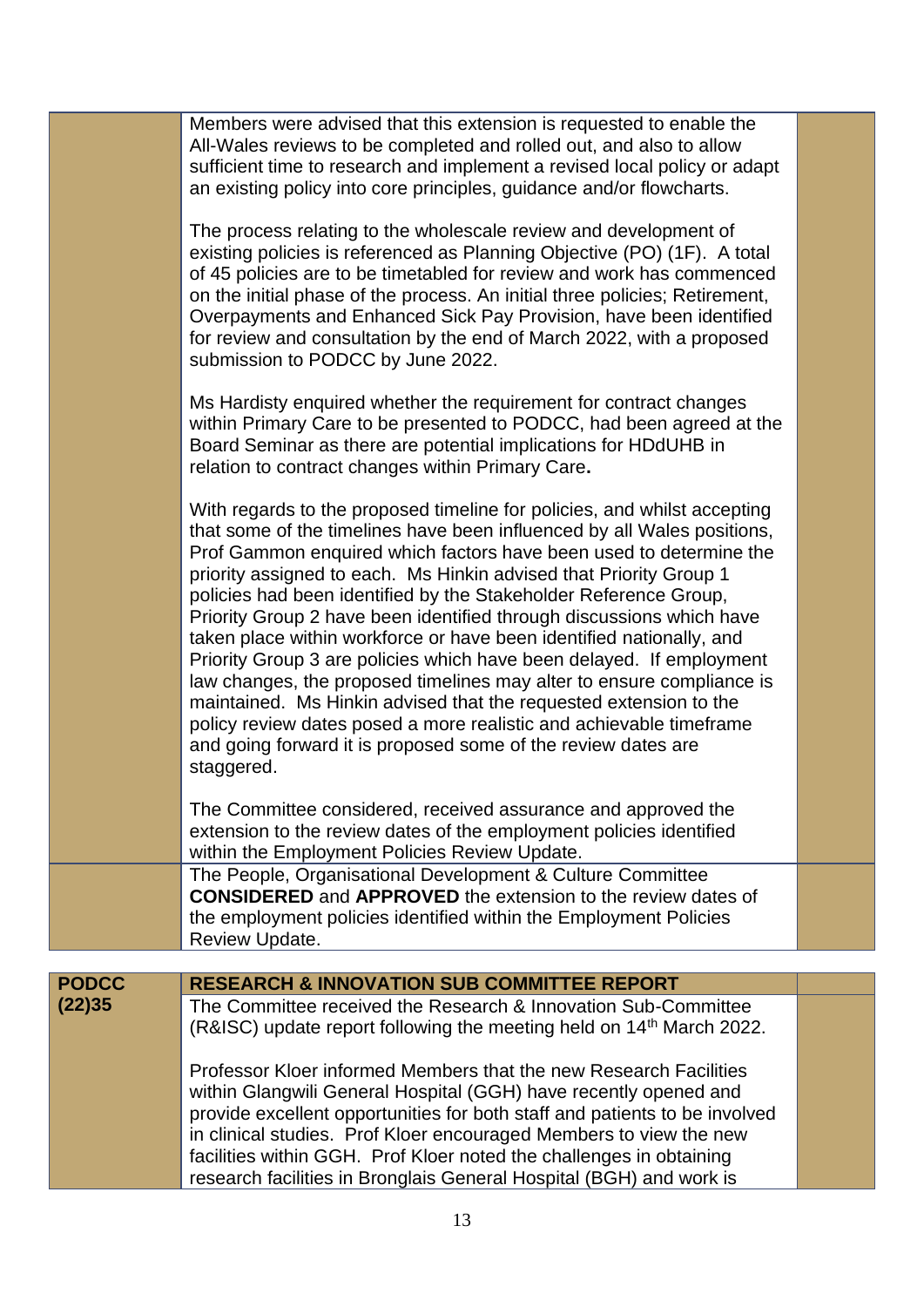|                        | ongoing with Aberystwyth University. In relation to facilities in<br>Withybush General Hospital (WGH), solutions continue to be explored.                                                                                                                                                                                                                                                 |           |
|------------------------|-------------------------------------------------------------------------------------------------------------------------------------------------------------------------------------------------------------------------------------------------------------------------------------------------------------------------------------------------------------------------------------------|-----------|
|                        | Prof Kloer highlighted the changes to the sub groups within the Sub-<br>Committee's Terms of Reference and advised of the change to the<br>frequency of meetings, with the proposal that the Sub Committee meets<br>quarterly, however confirmed that timely reports will continue to be<br>provided.                                                                                     |           |
|                        | Mr Weir, as a Member of the R&ISC, commented on the tremendous<br>amount of work and engagement undertaken by the Sub-Committee.                                                                                                                                                                                                                                                          |           |
|                        | Members noted the recruitment of 3 new clinical leads. Prof Gammon<br>and Ms Hardisty commented that HDdUHB should actively promote the<br>new research facility as a means of supporting the recruitment process.                                                                                                                                                                        |           |
|                        | Prof Gammon acknowledged the extent of the trials taking place, the<br>high level of recruitment attributed to these trials and noted the risks<br>highlighted within the report and the actions put in place to mitigate<br>them.                                                                                                                                                        |           |
|                        | Prof Gammon informed Members that whilst the report acknowledges<br>the University Partnerships which report to PODCC, the portfolio is wider<br>than Research and Innovation and further advice will be required<br>regarding how this should be managed this more effectively. Ms Wilson<br>will seek further clarification as to how the wider University work can<br>feed into PODCC. | <b>JW</b> |
|                        | The Committee acknowledged the significant work undertaken by Ms<br>Caroline Williams, Head of Research and Development in raising the<br>profile of Research and wished Ms Williams a happy and healthy<br>retirement. Prof Kloer informed the Committee that Ms Sally Hore has<br>been appointed to the role of Head of Research and Development.                                       |           |
|                        | The Committee approved the Terms of Reference and noted the R&ISC<br>update report.                                                                                                                                                                                                                                                                                                       |           |
|                        | The Committee NOTED the Research & Innovation Sub-Committee<br>update report.                                                                                                                                                                                                                                                                                                             |           |
|                        |                                                                                                                                                                                                                                                                                                                                                                                           |           |
| <b>PODCC</b><br>(22)36 | <b>RESEARCH &amp; INNOVATION SUB COMMITTEE ANNUAL REPORT</b><br>2021/22                                                                                                                                                                                                                                                                                                                   |           |
|                        | The Committee received the Research & Innovation Sub-Committee<br>(R&ISC) Annual report 2021/2022 which provides assurance in respect<br>of the work that has been undertaken during 2021/22 and that the Terms<br>of Reference (ToR) as set by the Committee are being appropriately<br>discharged.                                                                                      |           |

14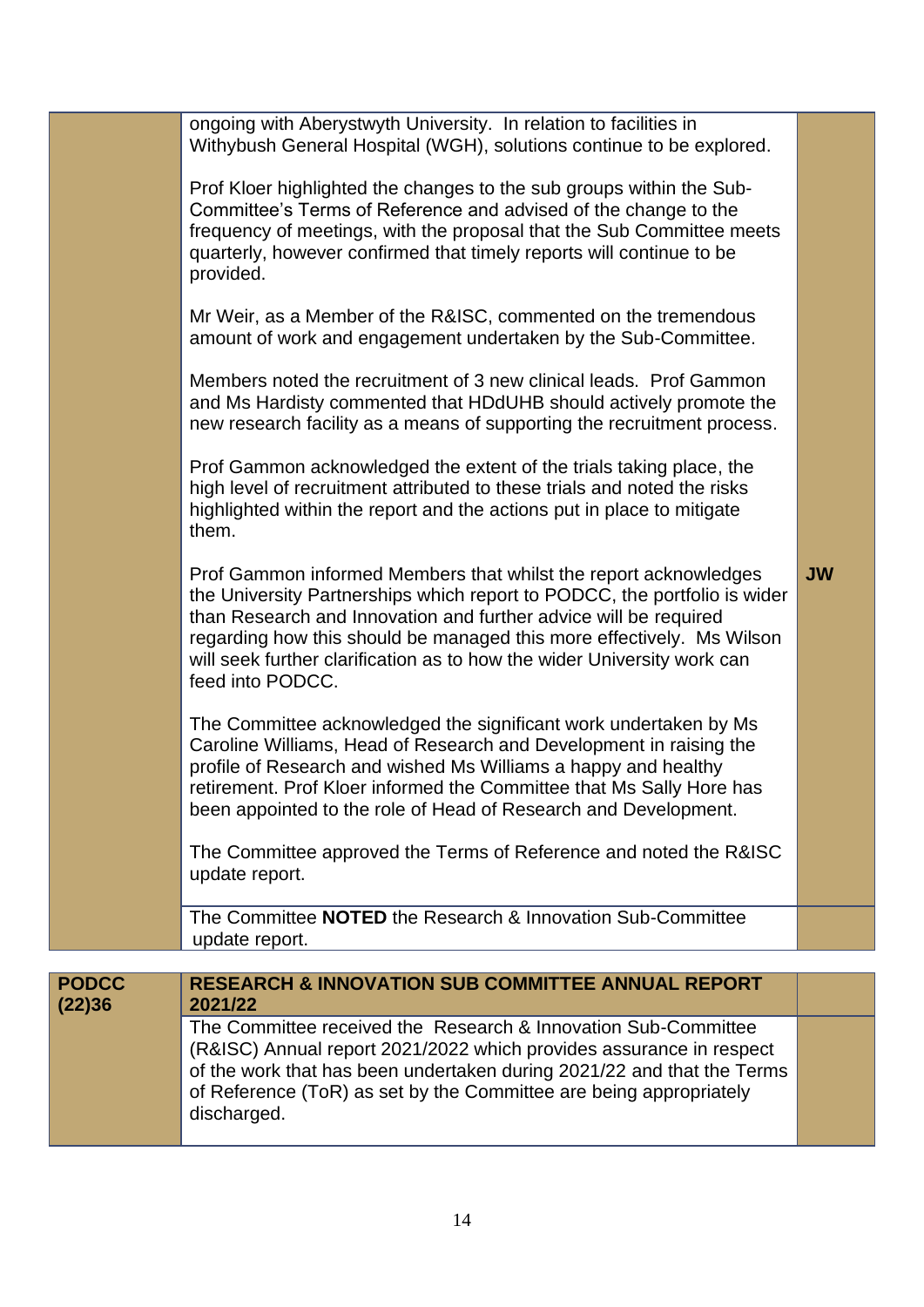| The People, Organisational Development & Culture Committee NOTED<br>and ENDORSED the Research & Innovation Sub-Committee Annual<br>report. |  |
|--------------------------------------------------------------------------------------------------------------------------------------------|--|
|--------------------------------------------------------------------------------------------------------------------------------------------|--|

| <b>PODCC</b> | <b>OUTCOME OF ADVISORY APPOINTMENTS COMMITTEE</b>                                                                                                                                                                                                                                                                                                                                                                                                                                                                                                                                                                                                                                                                                                                                            |           |
|--------------|----------------------------------------------------------------------------------------------------------------------------------------------------------------------------------------------------------------------------------------------------------------------------------------------------------------------------------------------------------------------------------------------------------------------------------------------------------------------------------------------------------------------------------------------------------------------------------------------------------------------------------------------------------------------------------------------------------------------------------------------------------------------------------------------|-----------|
| (22)37       | The Committee received the Advisory Appointments Committee (AAC)<br>report, providing an update on the outcome of the AACs held between<br>21 <sup>st</sup> January 2022 and 20 <sup>th</sup> March 2022, and approved the following<br>appointments on behalf of the Board:                                                                                                                                                                                                                                                                                                                                                                                                                                                                                                                 |           |
|              | • Dr Nadia Randazzo to the post of Consultant Ophthalmologist                                                                                                                                                                                                                                                                                                                                                                                                                                                                                                                                                                                                                                                                                                                                |           |
|              | To assist in the improvement of the recruitment process, Ms Hardisty<br>requested further background information be provided to Members in<br>relation to the reasons for the withdrawal of AAC candidates from the<br>recruitment process. Ms Thomas undertook to source this information.                                                                                                                                                                                                                                                                                                                                                                                                                                                                                                  | <b>AT</b> |
|              | The Committee APPROVED the outcome of the AAC appointments held<br>between 21 <sup>st</sup> January 2022 and 20 <sup>th</sup> March 2022 on behalf of the Board.                                                                                                                                                                                                                                                                                                                                                                                                                                                                                                                                                                                                                             |           |
|              |                                                                                                                                                                                                                                                                                                                                                                                                                                                                                                                                                                                                                                                                                                                                                                                              |           |
| <b>PODCC</b> | <b>ANY OTHER BUSINESS</b>                                                                                                                                                                                                                                                                                                                                                                                                                                                                                                                                                                                                                                                                                                                                                                    |           |
| (22)38       | Mr Weir enquired how HDdUHB is supporting its workforce in light of the<br>increases to inflation, National Insurance costs and utility costs which<br>will impact the workforce, in particular those employees in the lower pay<br>bandings.                                                                                                                                                                                                                                                                                                                                                                                                                                                                                                                                                |           |
|              | Mrs Gostling advised Members that, recognising the financial constraints<br>imposed on NHS staff nationally, the Welsh Government has increased<br>the living wage with effect from 1 <sup>st</sup> April 2022 for the NHS Workforce,<br>which is ahead of any outcomes of the annual Pay Review Body,<br>resulting in an uplift for those staff on lower pay bands. Work is also<br>underway to review the level of travel expenses which is particularly<br>relevant for community based staff. A Task and Finish group is also<br>being established to promote and drive forward benefits already in<br>existence within HDdUHB such as Credit Unions, the Staff Benefits App<br>and more practical suggestions which may be of benefit to the workforce<br>during this difficult period. |           |
| <b>PODCC</b> | PODCC WORKPLAN 2022/23                                                                                                                                                                                                                                                                                                                                                                                                                                                                                                                                                                                                                                                                                                                                                                       |           |
| (22)39       | The PODCC workplan for 2022/23 was received for information.                                                                                                                                                                                                                                                                                                                                                                                                                                                                                                                                                                                                                                                                                                                                 |           |
|              |                                                                                                                                                                                                                                                                                                                                                                                                                                                                                                                                                                                                                                                                                                                                                                                              |           |
|              | The Committee NOTED the PODCC workplan for 2022/23.                                                                                                                                                                                                                                                                                                                                                                                                                                                                                                                                                                                                                                                                                                                                          |           |
|              |                                                                                                                                                                                                                                                                                                                                                                                                                                                                                                                                                                                                                                                                                                                                                                                              |           |
| <b>PODCC</b> | <b>MATTERS FOR ESCALATION TO BOARD</b>                                                                                                                                                                                                                                                                                                                                                                                                                                                                                                                                                                                                                                                                                                                                                       |           |
| (22)40       | <b>Performance Assurance &amp; Workforce Metrics</b>                                                                                                                                                                                                                                                                                                                                                                                                                                                                                                                                                                                                                                                                                                                                         |           |

The People and Cultural Development Committee received assurance in relation to the six areas addressed within the Performance and Assurance Workforce Metrics.